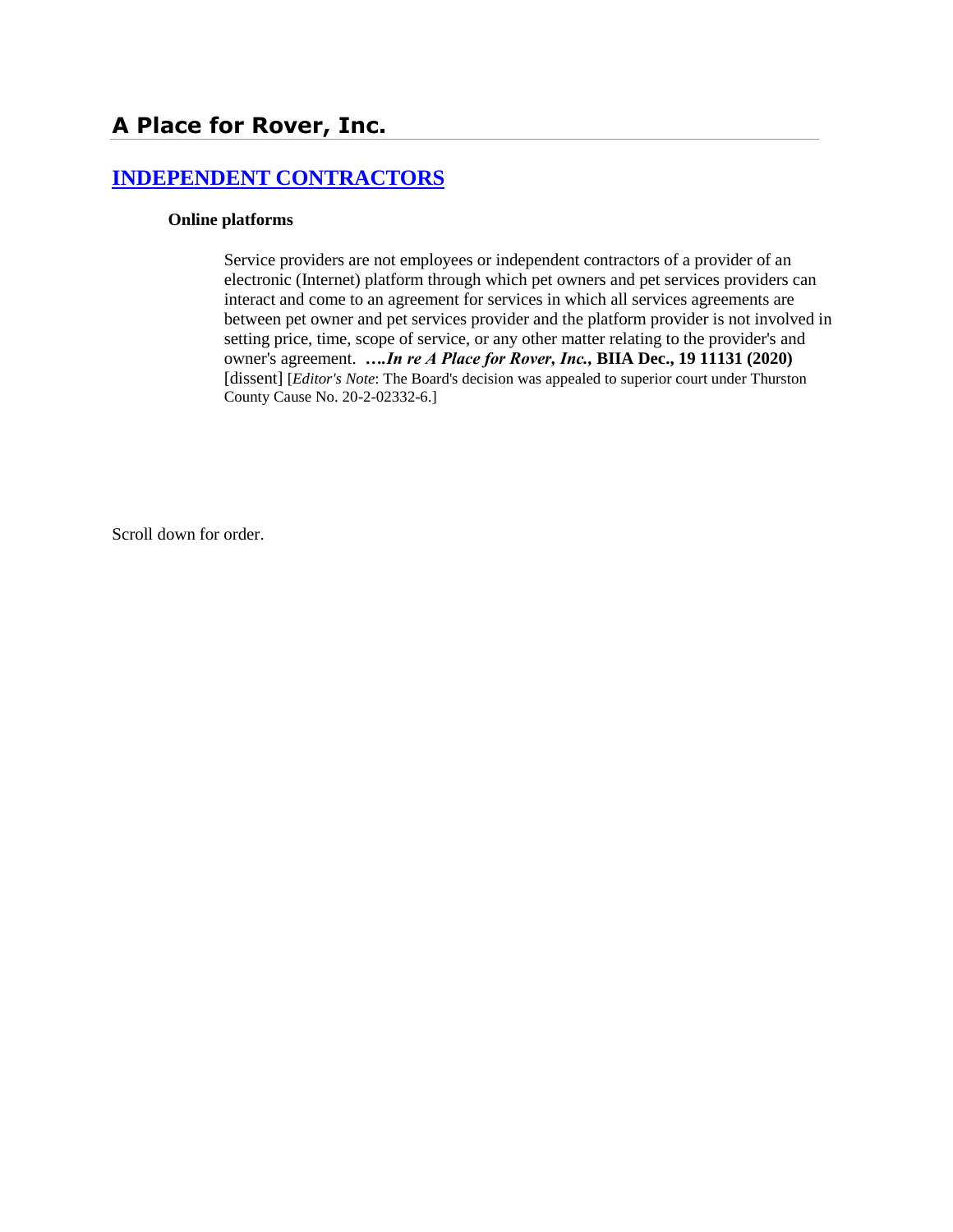### **BEFORE THE BOARD OF INDUSTRIAL INSURANCE APPEALS STATE OF WASHINGTON**

**) )**

**)**

#### **IN RE: A PLACE FOR ROVER INC DBA PLACE FOR ROVER A INC**

## **DOCKET NO. 19 11131**

#### **FIRM NO. 216,887-00 ) DECISION AND ORDER**

The Department of Labor & Industries issued a Notice and Order of Assessment that assessed A Place for Rover, Inc. industrial insurance taxes (premiums), penalties, and interest. This assessment included taxes, penalties, and interest attributable to pet service providers who used the Rover internet platform to obtain engagements with, and income from, pet owners. Rover argued the pet service providers were neither its employees nor its independent contractors. Our industrial appeals judge concluded that Rover's argument was supported by the facts and the law, reversed the Department order, and remanded the matter to the Department to recalculate the assessment after removing the taxes, penalties, and interest with regard to the pet services providers. The Department argues that the pet service providers are covered workers within the meaning of the Industrial Insurance Act, and that Rover is an employer of them. We agree with the analysis of our industrial appeals judge and **REVERSE AND REMAND** the January 11, 2019 order, to recalculate Notice and Order of Assessment No. 0678189, excluding the taxes, penalties, and interest attributed to the pet service providers.

#### **DISCUSSION**

The Proposed Decision and Order at pages 1 through 3 contains an excellent summary of relevant evidence. We include a discussion of specific documentary evidence below that supports our conclusions.

Testifying on behalf of Rover were Megan Teepe, the firm's Vice President and General Manager of international business, and Melissa Weiland (in rebuttal), the firm's deputy general counsel. Also called as witnesses by Rover were five pet service providers: Alison O' Rose Jackson, Giselle Lopresti, David Lester, Frances Galvon, and Pennie McCarty. The Department presented the testimony of Rodante Cruz, an Auditor 3, and Alix Campbell, a litigation specialist. Twenty nine exhibits were admitted (Exhibit 5 was later withdrawn). Exhibit 1 is a sample Rover independent contractor agreement that is of limited relevance because it did **not** pertain to the pet services providers, as acknowledged by the Department auditor. The document detailing the relationship between Rover and the pet service providers was the Terms of Service (TOS) agreement. There are two TOS in the record, Exhibits2 and 11 respectively, for 2018 and 2017 respectively. Because the audit period was limited to the four quarters of 2017, Exhibit 11 is the relevant document.

Page 1 of 11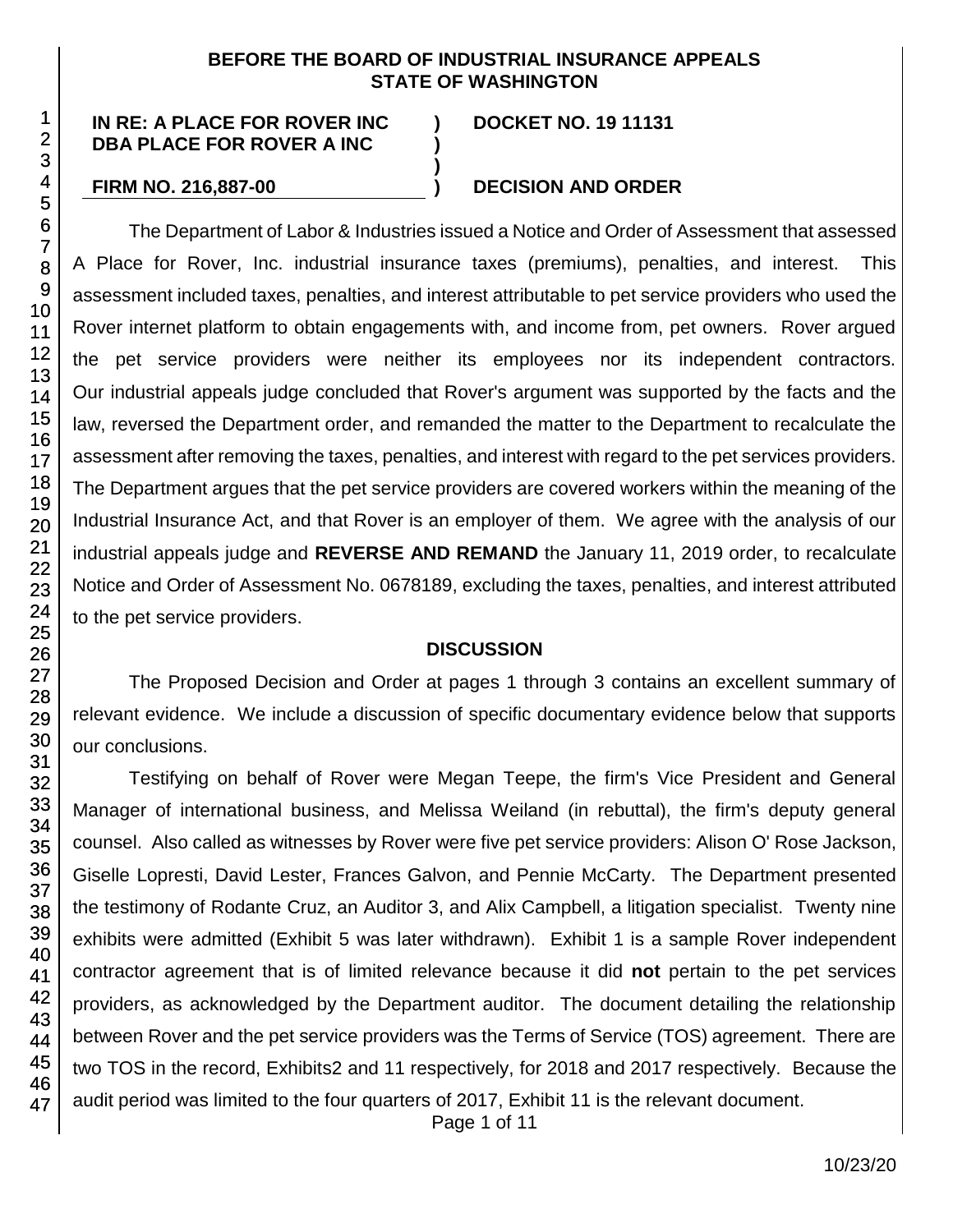Sections 2-1 and 2-2 of the 2017 TOS state that the agreement is between "you" and Rover, Inc. Both describe Rover's services as a desktop web application, mobile applications, related tools, support, and services available to pet owners and pet service providers to enable them to find and communicate with each other. Rover is a "neutral venue," not a service provider; it merely brings the pet services providers and pet services customers together. It reiterates that Rover itself does not provide pet care services. The first sentence in Section 20 of the TOS states: "Nothing in this agreement will be construed as making either party the partner, joint venture, agent, legal representative, employer, contractor or employee of the other."

Exhibit 3 consists of the responses to a Department questionnaire by at least 45 pet services providers that by title assumes them to be independent contractors of Rover. When asked whether there was an agreement between themselves and Rover, only two of the pet services providers described the TOS as an independent contractor agreement while the same number wrote that there was no employment agreement. None of the five pet services providers who testified described an employment relationship with Rover. At most, Ms. Lopresti testified that Rover was her partner but not her boss.

Rover provides an internet platform. The online platform matches pet owners with qualified providers of pet services, such as sitting, walking, and grooming. Pet services are between individual pet owners and individual pet sitters, walkers, and groomers. In Rover's case, the payment method is as follows: the customer deposits the agreed upon payment with Rover. Rover holds the full payment until 48 hours after the end date/time of the service purchased. Assuming the service goes forward as contracted for and without any problems, Rover will pay the contracted fee, minus its cut usually 20 percent—to the service provider. Because Rover does not exert any other control over the customer or the pet service provider, the fee payment arrangement is the activity that the Department has decided makes the pet services providers into "workers" and "employees" of Rover within the meaning of RCW 51.08.180 and .185, thus making Rover the "employer" of the pet service providers within the meaning of RCW 51.08.070.

RCW 51.08.180 defines a "worker" as:

(E)very person in this state who is engaged in the employment of an employer under this title, whether by way of manual labor or otherwise in the course of his or her employment; also every person in this state who is engaged in the employment of or who is working under an independent contract, the essence of which is his or her personal labor for an employer under this title, whether by way of manual labor or otherwise, in the course of his or her employment, or as an exception to the definition

1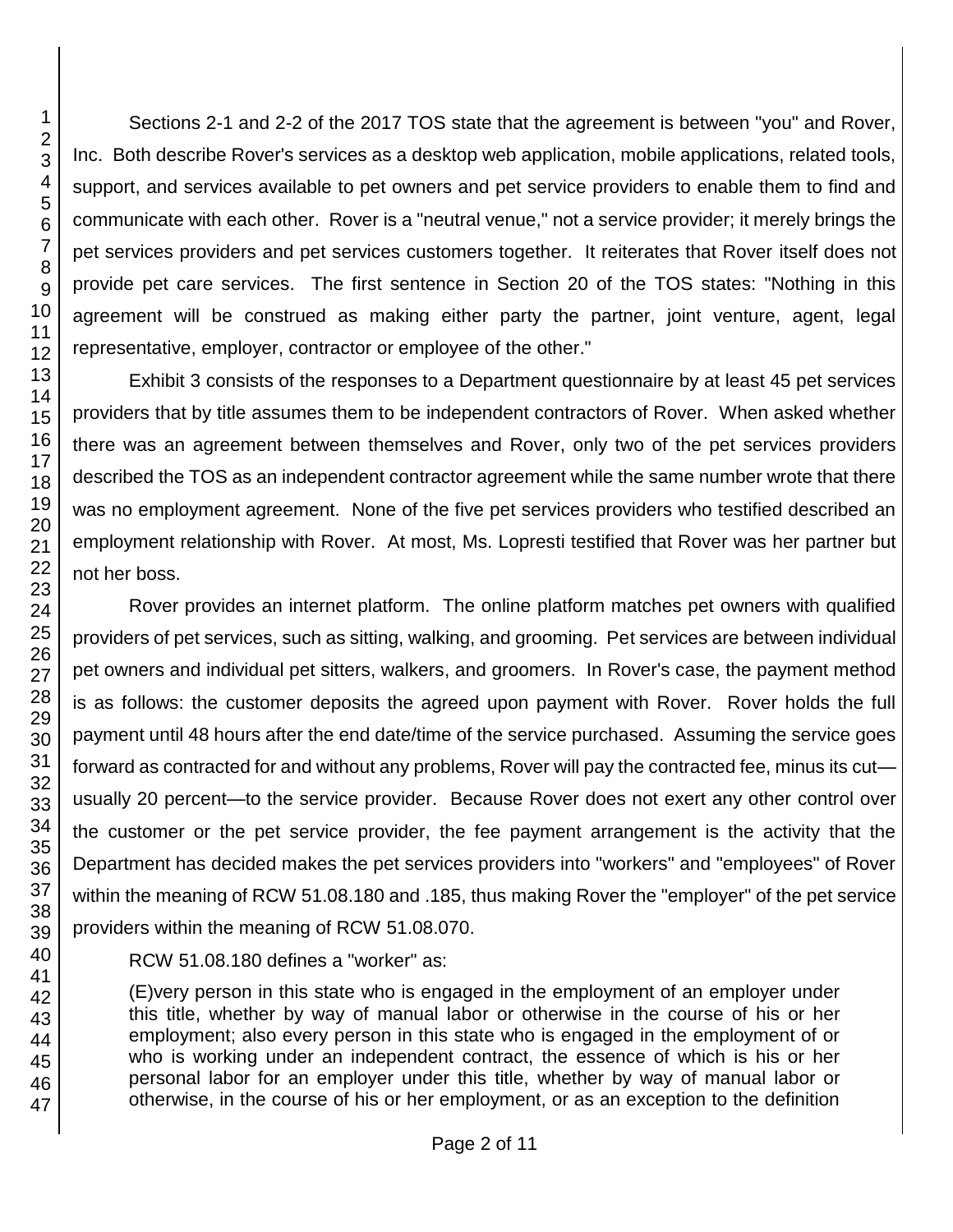of worker, a person is not a worker if he or she meets the tests set forth in subsections (1) through (6) of RCW 51.08.195 . . . .

RCW 51.08.070 defines an "employer" as:

"Employer" means any person, body of persons, corporate or otherwise, and the legal representatives of a deceased employer, all while engaged in this state in any work covered by the provisions of this title, by way of trade or business, or who contracts with one or more workers, the essence of which is the personal labor of such worker or workers. Or as an exception to the definition of employer, persons or entities are not employers when they contract or agree to remunerate the services performed by an individual who meets the tests set forth in subsections (1) through (6) of RCW 51.08.195.

Notwithstanding the provisions of the TOS that the pet service providers are not employees or independent contractors of Rover, we must still determine whether it is still the employer of the pet service providers within the meaning of RCW 51.08.070 or whether they are independent contractors, because the essence of the contract is personal labor.

The analysis of whether Rover is an "employer" within the meaning of the Act begins with *Novenson v. Spokane Culvert & Fabricating Co.*<sup>1</sup> in which our supreme court set forth a two-prong test for determining whether an employer-employee relationship exists. It exists when (1) the employer has the right to control the servant's conduct in the performance of his duties and (2) the employer and the servant consent to the relationship.<sup>2</sup> These are questions of fact that are decided on a case-by-case basis.<sup>3</sup>

In *Xenith Group, Inc. v. Department of Labor and Industries*, <sup>4</sup> Division I of the Court of Appeals refused to apply the test discussed in *Novenson* and *Bennerstrom*. Xenith Group was a home care referral agency. The home care providers affiliated with Xenith all signed paperwork that stated that they were not an employee of Xenith but also that "clearly stated" that they were independent contractors, not employees. The company president admitted at hearing that these providers were independent contractors of Xenith. The court concluded that under these circumstances, the test in *Bennerstrom* and *Novenson* was not relevant because some independent contractors were "workers" as defined by RCW 51.08.180, and if they were the type of independent contractor that was defined as a worker under that statute, then Xenith was an employer as defined by RCW 51.08.070.

167 Wn. App. 389 (2012).

l 91 Wn.2d 550, 553 (1979).

 See, also, *Robinson v. Dep't of Labor & Indus,* 181 Wn. App. 415 (2014); *Bennerstrom v. Dep't of Labor& Indus.*, 120 Wn. App. 853 (2004).

*Smick v. Burnup & Sims*, 35 Wn. App. 276, 279 (1983)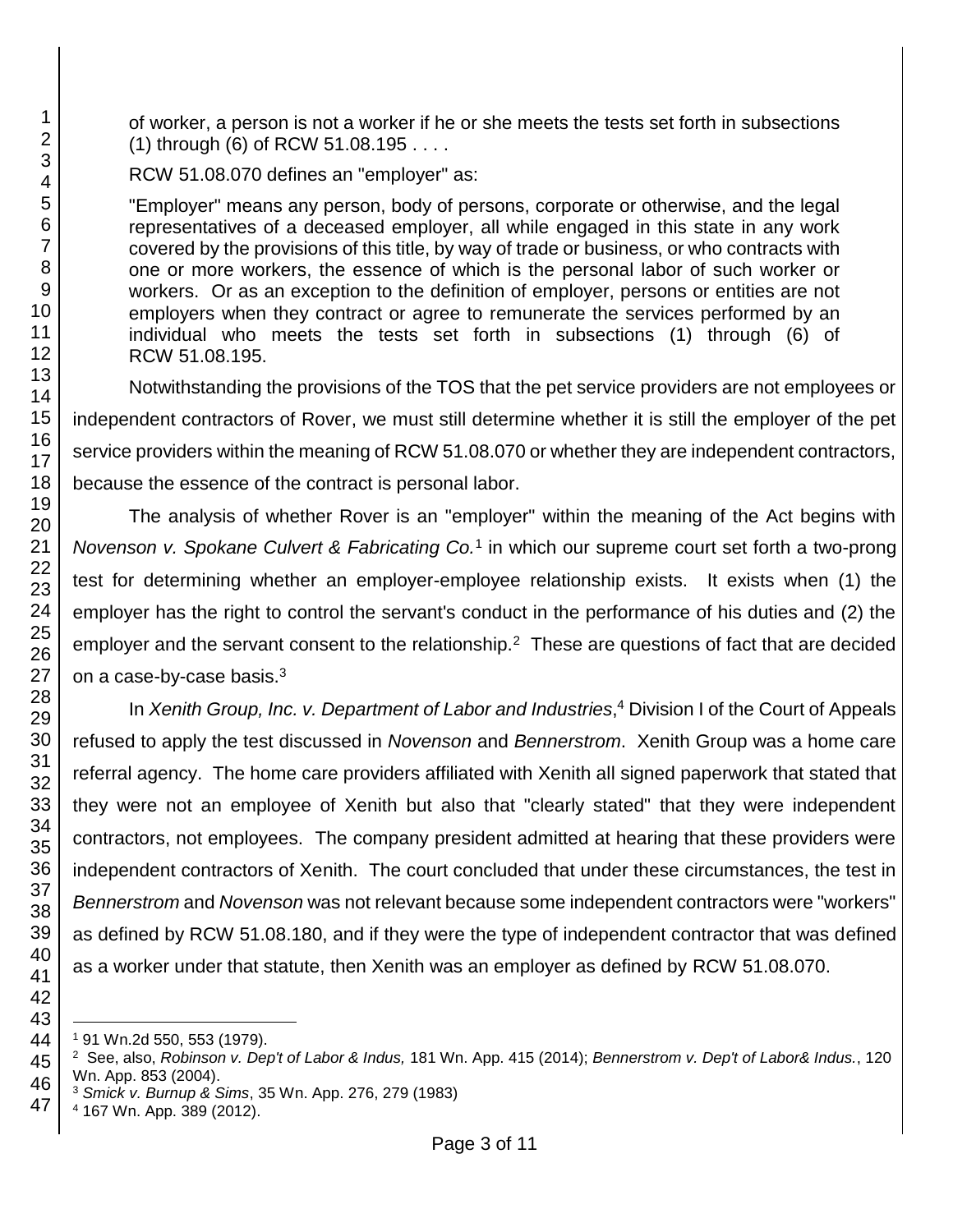Under *Xenith* it is not necessary to use the two-prong test when the existence of either an employee/employer relationship or an independent contract is admitted. In that case, the issues were limited to whether the specific kind of independent contract stated in RCW 51.08.180 ("[a]n independent contract, the essence of which is his or her personal labor for an employer..") applied and if so, is the statutory exception to the definitions of "worker" and "employer" found in RCW 51.08.195 applicable. However, in this case, it is *Xenith* that is distinguishable. The TOS between Rover and the pet service providers does not include a provision stating that the pet services providers are either Rover's employers or have an independent contractor relationship with it. Mr. Cruz, the Department's auditor on this account, testified that the TOS was not an independent contractor agreement with the

pet service providers. Rover did not admit to the existence of such a relationship with the pet care providers. The weight of the evidence does not support the existence of such a relationship. Thus, we must determine whether the parties intended to enter into a form of employment relationship or contractor/independent contractor relationship.

As noted by our industrial appeals judge in the Proposed Decision and Order, Rover had virtually no control over either the customer or the pet service provider other than the right to hold the job payment for a specific time and then subtract the fee for its services to both parties, and also to suspend or terminate its relationship with them if they do not meet ethical or behavioral standards that are essentially common to all business relationships. Rover does not control what, when, who, or how the pet service contracts are performed. It does not warrant the qualifications of the care providers. The terms of service are quite clear about the limited role Rover has beyond bringing the owners and care providers together and providing some ancillary resources that they can use if they choose.

There is no evidence that the care providers consented to an employment arrangement that the Terms of Service explicitly states—in its first and last provisions—does not exist. The pet care providers who testified during the hearing did not indicate that they consented to such any form of employment arrangement. Nor did the vast majority of the pet service providers who answered the Department's questionnaire indicate consent to such an arrangement. Thus, neither prong of the two-prong test support any form of employment relationship between Rover and the pet service providers.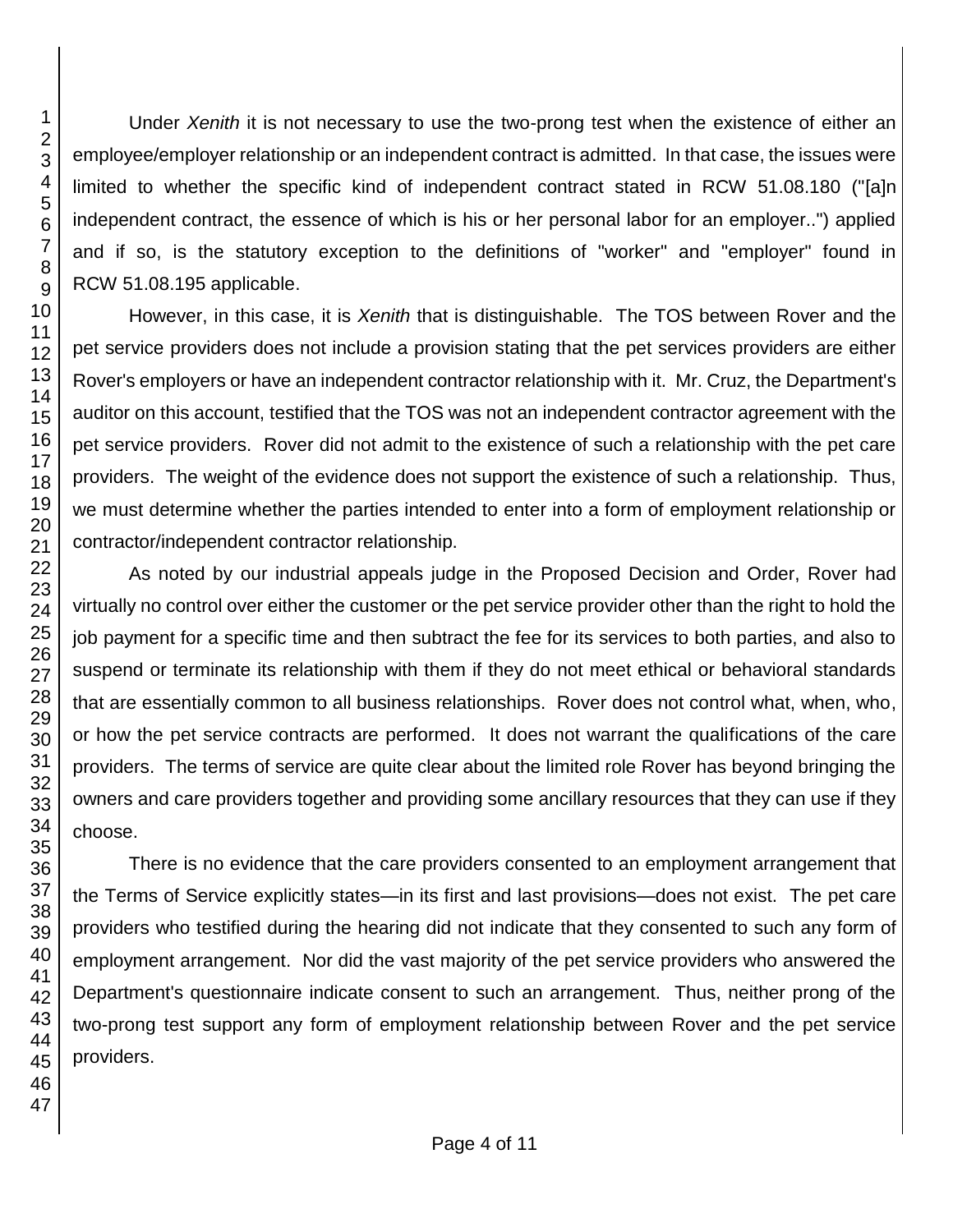Our analysis does not end there, however. The Department asserts that the primary question is whether the essence of the contract is the personal labor of the pet service providers. To determine whether personal service is the essence of the contract, the analysis often begins with the court's decision in *White v. Department of Labor & Industries.<sup>5</sup>* In *White* the court identified a three-pronged test that asks whether the independent contractor (1) owns or supplies his own machinery or equipment; (2) obviously could not perform the contract without assistance; or (3) employs others to do all or part of the work he has contracted to do. This analysis has limited relevance here, however, because the contract for services is between the pet service provider and the pet owner. The analysis applies to those who are providing work or services under an independent contract for a putative employer as defined by RCW Title 51. Here, the pet service providers are not working or providing their services for Rover under a contract with Rover. The providers provide work under an agreement with the pet owners and provide the work for the pet owners. Rover is not involved in setting price, time, scope of service, or any other matter relating to the provider's and owner's agreement. The essence of the contract between Rover and the pet service provider is the use of Rover's online platform in exchange for a fee, not the personal labor of the pet service provider. The application of *White* analysis is not relevant to characterization of the relationship between Rover and the pet service providers and does not require we find that Rover is an employer or that pet service providers are workers under RCW Title 51.

To the extent that the Department's notice and order of assessment includes taxes, premiums, and interest attributable to the pet service providers, it must be reversed and the taxes, penalties, and interest recalculated with them.

## **DECISION**

On January 11, 2019, the Department of Labor & Industries (Department) issued an order affirming Notice and Order of Assessment No. 0678189, that assessed additional industrial insurance taxes (premiums), penalties, and interest in the amount of \$215,139.32 for all four quarters of 2017 against A Place for Rover, Inc. (Rover) to which statutory late penalties and interest was added, for a new total of \$219,947.75. Rover appeals, seeking reversal only as to that portion of the assessment related to the pet services providers, arguing the pet service providers were neither its employees nor its independent contractors. Because Rover's argument is supported by the facts and the law, the order of the Department is reversed and remanded to the Department to recalculate the

l <sup>5</sup> *White v Dep't of Labor & Indus.,* 48 Wn.2d 470 (1956).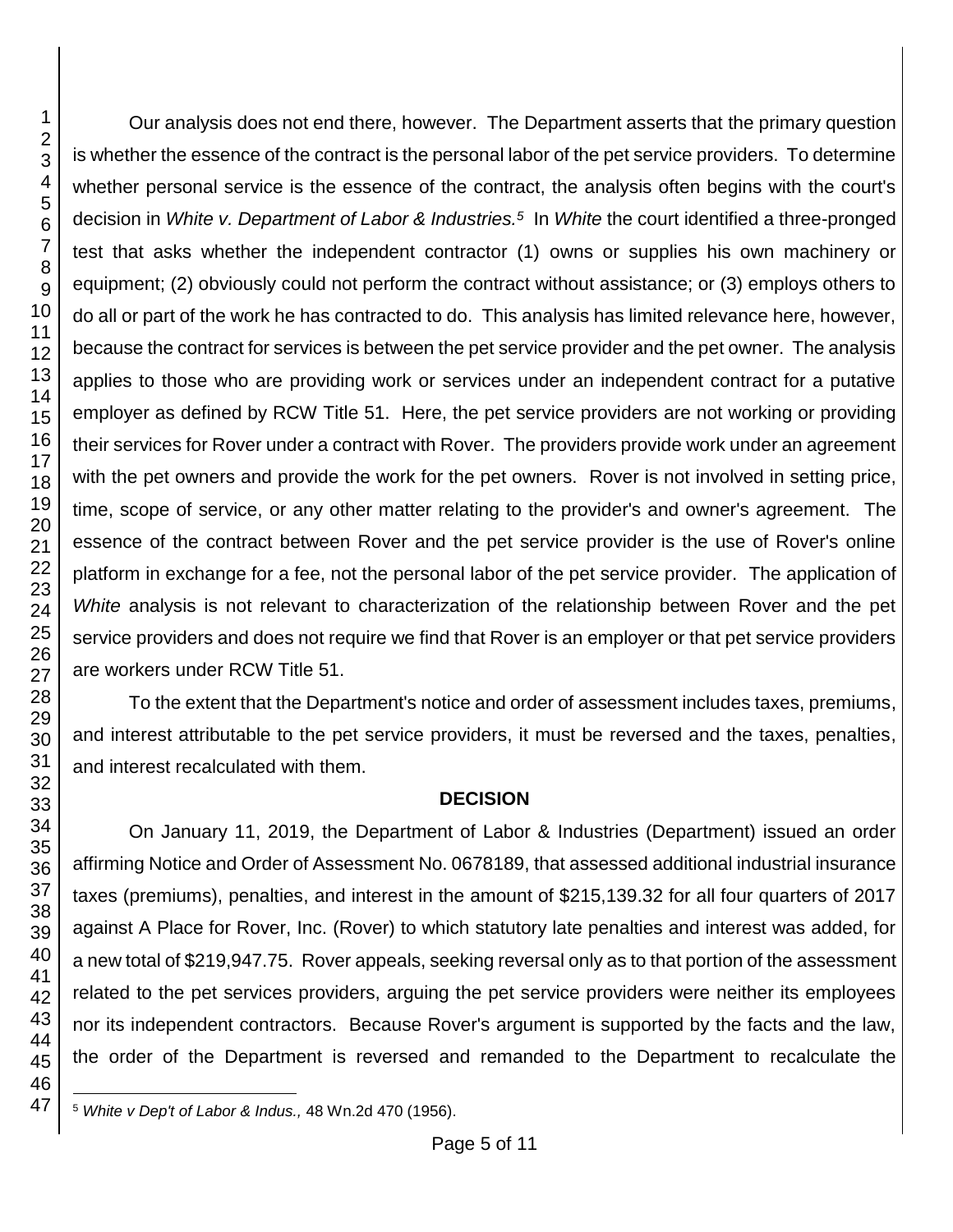assessment after removing the assessment of taxes and penalties and interest with regard to the pet services providers.

# **FINDINGS OF FACT**

- 1. On April 25, 2019, an industrial appeals judge certified that the parties agreed to include the Jurisdictional History in the Board record solely for jurisdictional purposes.
- 2. A Place for Rover, Inc. does business in the State of Washington. It provides an electronic (Internet) platform where pet owners and pet services providers can post their profiles, pet owners can list the services they want for their pets, pet services providers can list the services they provide, their rates for those services, and their availability to provide services to the pet owners.
- 3. A Place for Rover, Inc. provides an electronic (Internet) platform through which pet owners and pet services providers can interact and come to an agreement for services. All services agreements are between pet owner and pet services provider. A Place for Rover, Inc. is not involved in setting price, time, scope of service, or any other matter relating to the provider's and owner's agreement.
- 4. A Place for Rover, Inc., the pet owners, and the pet services providers enter into an agreement before the Rover electronic platform can be used wherein A Place for Rover, Inc., the pet owners, and the pet services providers agree A Place for Rover, Inc., does not provide pet services, does not employ pet services providers, and that the pet services providers are neither employees or independent contractors of A Place for Rover, Inc.
- 5. The Department issued a Notice and Order of Assessment of Industrial Insurances Taxes against A Place for Rover, Inc., on October 5, 2018, for the first through the fourth quarters of 2017, in the amount of \$215,139.32 in premiums, penalties, and interest. The Department affirmed that notice and order in its order dated January 11, 2019, and added statutory late penalties and interest, for a new total of \$219,947.75.
- 6. The personal labor provided by the pet services providers was for the pet owners, not for A Place for Rover, Inc.
- 7. A Place for Rover, Inc., does not provide pet services to pet owners.
- 8. A Place for Rover, Inc., did not owe any industrial insurance taxes for the pet services providers for the first through fourth quarters of 2017, nor any penalties or interest for those time periods with regard to pet services provided to pet owners by pet services providers.

1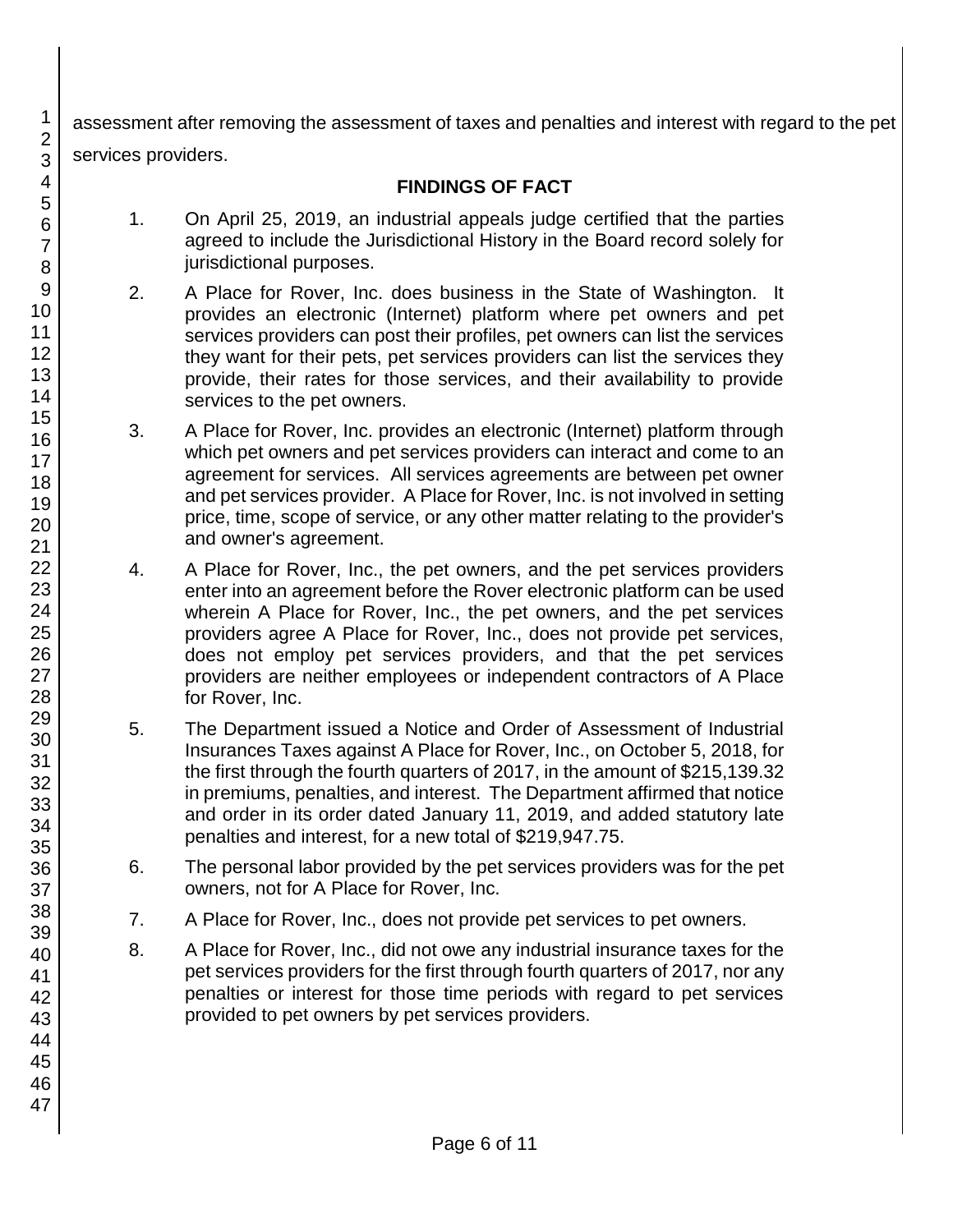## **CONCLUSIONS OF LAW**

- 1. The Board of Industrial Insurance Appeals has jurisdiction over the parties and subject matter in this appeal.
- 2. A Place for Rover, Inc., is not an employer of pet services providers and the pet service providers are not workers of A Place for Rover, Inc., within the meaning of RCW 51.08.070 and RCW 51.08.180, respectively.
- 3. The January 11, 2019, Department of Labor and Industries order affirming its notice and order of assessment dated October 5, 2018, is reversed and remanded to the Department to recalculate the assessment after removing the assessment of taxes, penalties, and interest with regard to the pet services providers and take all further actions consistent with the facts and the law.

Dated: October 23, 2020.

BOARD OF INDUSTRIAL INSURANCE APPEALS

BOARD OF INDUSTRIAL INSURAN<br>LINDA L. WILLIAMS, Chairperson<br>JAGK S. ENG, Member S. ENG, Member

## **DISSENT**

The majority suggests that the Legislature amend the definitions of worker and employer if it intends for the definition to apply to people using internet platforms to contract for work. The definition in RCW 51.08.180, however, is so all-encompassing already as to make it clear that the intention of the Legislature is that the default is in favor of workers' compensation coverage, and it is impossible to list every permutation of potential employments.

As the court stated in *Xenith*, "To effect the sweeping purpose of the state's workers' compensation scheme, the legislature modified this common law for purposes of workers' compensation by specifically and broadly defining the terms "worker" and "employer.""<sup>6</sup> In *Xenith* the court of appeals determined that healthcare workers that contracted with a referral service to find employment were covered workers for the purposes of workers compensation. The facts here are not that dissimilar.

l *Xenith Group, Inc. v. Dep't. Of Labor & Indus*., 167 Wn. App. 389 (2012).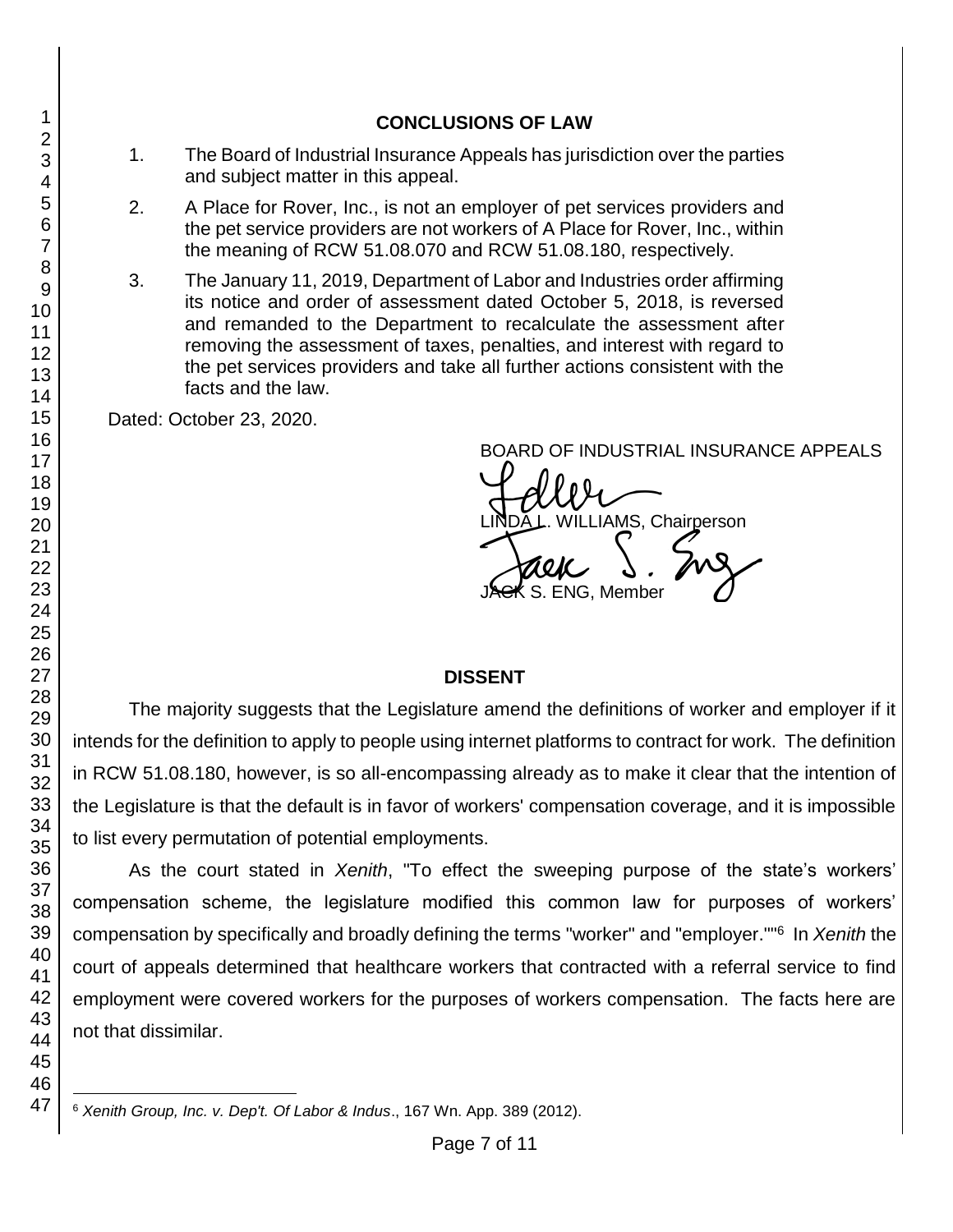Pet owners in need of a pet sitter or dog walker go on Rover's website to find a person to fulfill that need. They are actively looking for a worker to provide these services. Rover provides those workers through their website. The pet sitters must sign a contract with Rover in order to be allowed to place their offer of services on Rover's website. The pet sitters agree to certain standards in order to be hired to pet sit. They agree to use GPS on their walks with the pet. They agree to use certain veterinarians if the pet is injured. The pet sitters sometimes wear clothing with the Rover logo, or provide cards to the pet owners with the Rover logo. The pet owners must pay the fee for service up front to Rover, and the pet sitters are only paid for their labor after it is completed. The pet sitters are required to submit to a background check prior to utilizing the Rover website to find work. Rover requires the pet sitter and pet owner to contract through the Rover website, not allowing them to make separate arrangements outside of Rover. If the service providers do not meet a certain standard, then they are removed from the Rover platform and are no longer able to get work through Rover. At the end of the year, Rover provides the pet sitters who earned over the \$600 minimum, with a 1099 form for tax purposes. **All** of Rover's income comes from the labor of these service providers.

The definition of a worker under the Industrial Insurance Act (IIA) in Washington is deliberately all-encompassing. "The IIA is meant to provide broad workers compensation coverage. *See* RCW 51.12.010 ('it is the purpose of this title to embrace all employments') (emphasis added). In keeping with that goal, RCW 51.08.180 defines a worker as:"<sup>7</sup> "**every person in this state who is engaged in the employment of an employer** under this title, whether by way of manual labor or otherwise in the course of his or her employment; **also every person in this state who is engaged in the employment of or who is working under an independent contract, the essence of which is his or her personal labor for an employer** under this title, whether by way of manual labor or otherwise, in the course of his or her employment…"<sup>8</sup> (Emphasis added). The *Xenith* court goes on to say that the "very purpose behind the legislature's broad definitions of "employer" and "worker" to provide workers' compensation coverage to certain individuals not meeting the common law definition of an employee."<sup>9</sup>

Xenith

l

*Dep't of Labor & Indus. v. Lyons Enterprises, Inc.*, 186 Wn. App. 518 (2015).

RCW 51.08.180.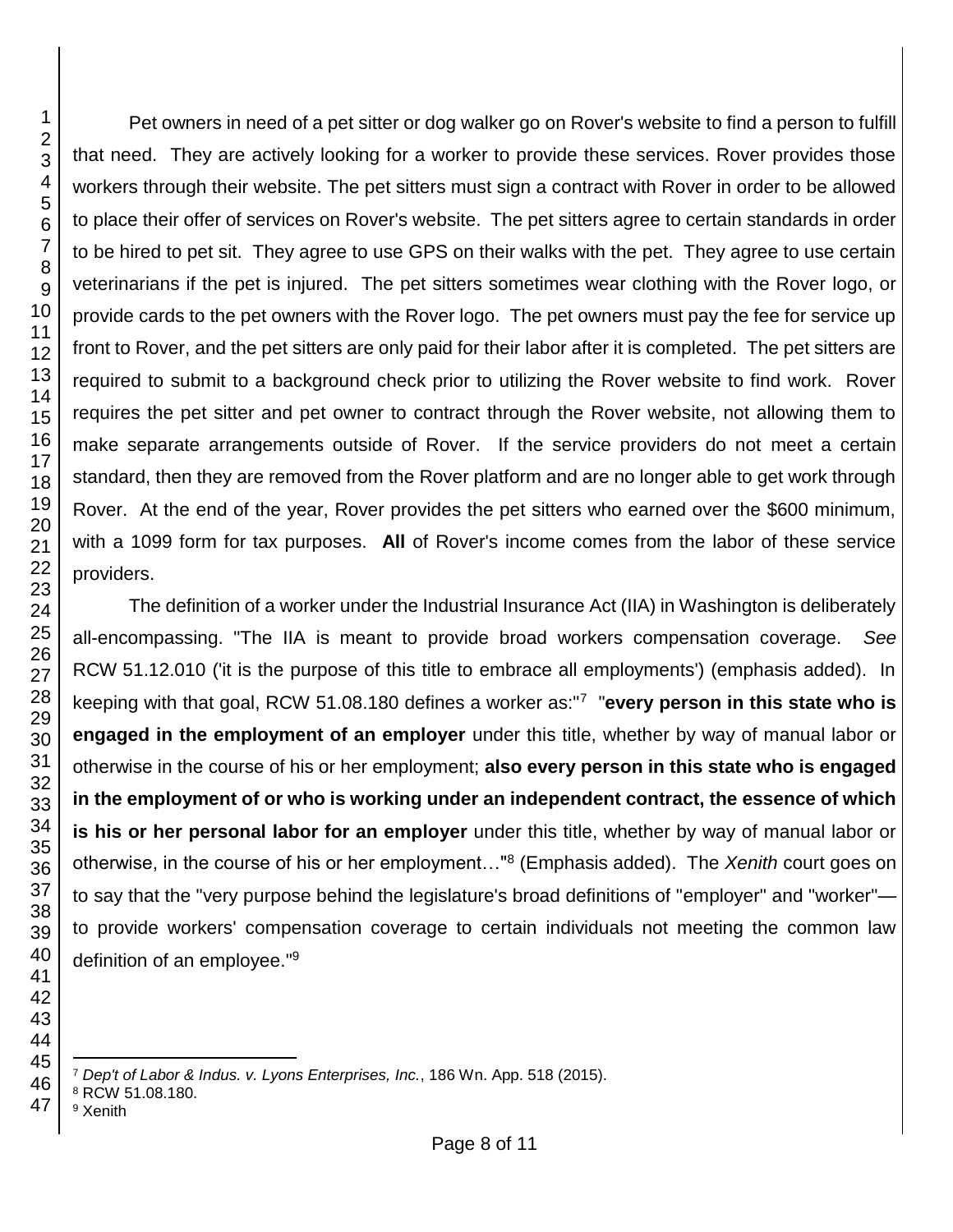Rover does not refer to the contracts between it and its service providers as independent contractor contracts, but that is what they are. Although they are entitled "Terms of Service" agreements, they are contracts, the essence of which is to provide the pet sitters' personal labor to the customers because without that personal labor, Rover would not have any income. The majority states that these "Terms of Service" agreements specifically show that the service providers did not consent to an employment arrangement, but that is not required. In *Xenith* the court was faced with the same argument, that first the court was required to determine if an employment relationship existed. The court found that was not necessary stating: "Xenith's proposed threshold test would frustrate the very purpose behind the legislature's broad definitions of "employer" and "worker"—to provide workers' compensation coverage to certain individuals not meeting the common law definition of an employee. As we have previously recognized, analyzing whether an individual works under an independent contract, the essence of which is that individual's personal labor, involves a different analysis than whether the individual is an employee."<sup>10</sup>

Similarly, the argument that *White* has limited relevance because the contract is between the pet owner and service provider rather than between the pet owner and Rover is not supported by the facts. If Rover were, as it argues, merely providing a platform on which pet owners could find pet sitters, then it would just charge a flat fee to access the website. But Rover makes its money based on the actual labor of the service providers. The more services rendered, the more money Rover makes. The pet owners don't pay the service providers, they pay Rover for services rendered. Additionally, the service providers are at the mercy of Rover if they do not provide good service to the individual pet owners. The individual owner can choose not to use a pet sitter again if they don't like their service. Rover, however, can keep that service provider from providing service to any of the pet owners on its platform if the pet sitter displeases just one of the dog owners that contracts with that individual service provider. The service providers are, therefore, working under a contract, the essence of which is their personal labor so they meet the definition of worker under RCW 51.08.180.

The Legislature set up an additional means under which a person can be excluded from coverage even if they meet the definition of worker. RCW 51.08.195 sets out 6 conjunctive elements to determine when coverage should be excluded. "[U]nder this test, a contractor for labor who fulfills all six requirements does not become a "worker." But an independent contractor who does not satisfy

l <sup>10</sup> Xenith.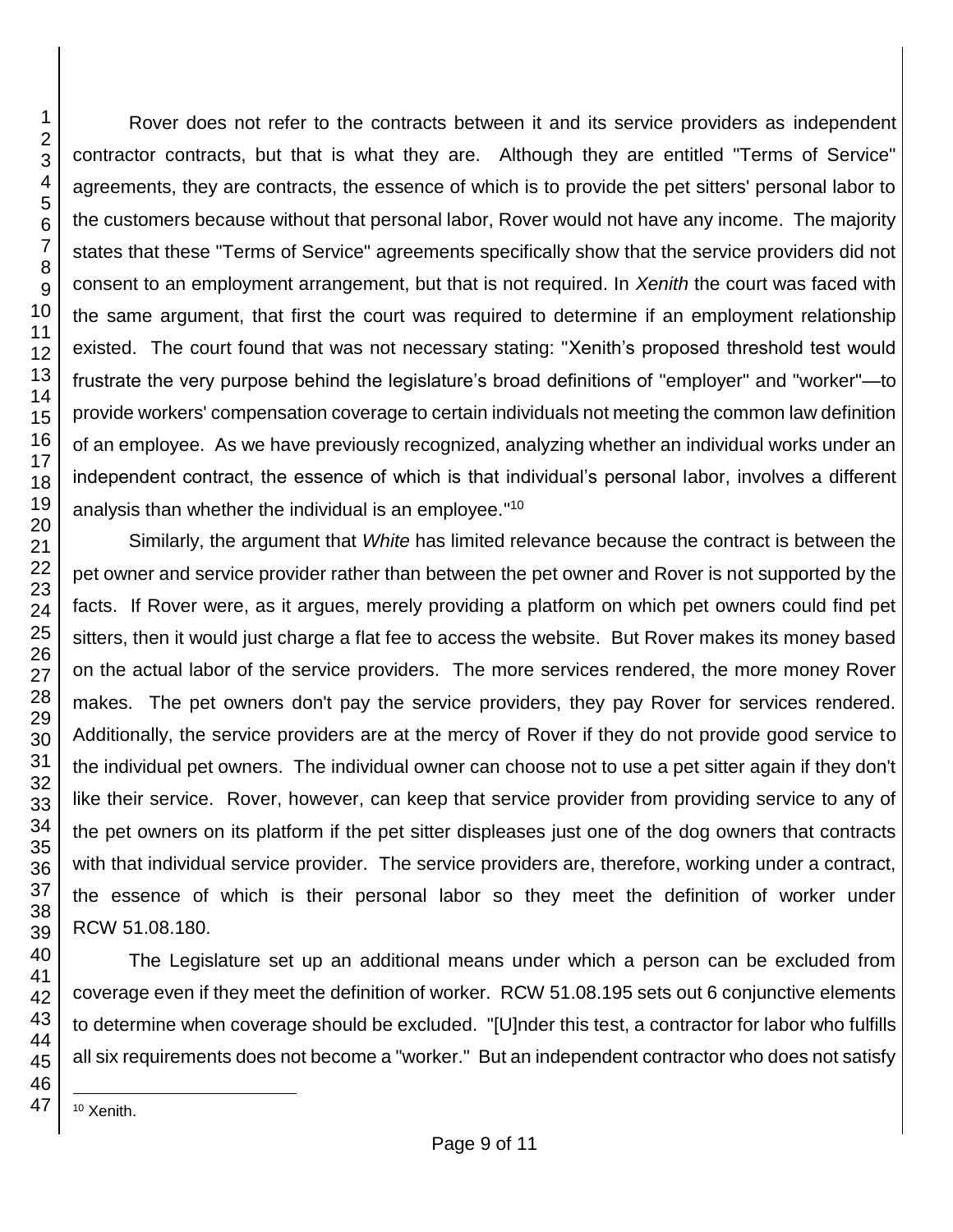any one of these factors is a "worker," and the payment he or she receives in remuneration for services is the "wages."<sup>11</sup> As stated in *Xenith* the service providers for Rover have to meet all six elements to be excluded. They do not meet any of them. They do not have their own businesses for pet sitting or accounts with the Department of Revenue for pet sitting. They are not allowed to become service providers on other platforms that offer the same services as Rover. The only element that is arguable in the instant case is whether or not the pet sitters are free from direction or control in performance of their duties in contract or in fact. But the Rover service providers do not meet this exception either. The service providers have to meet the expectations of the individual pet owners with which they contract which can include specific timelines or duties. If they do not perform up to the pet owners' requirements the service providers can be terminated from Rover.

The service providers for Rover are working under an independent contract, the essence of which is their personal labor. Rover makes **all** of its income from the personal labor of the service providers. Since the very first time a law was written to require payment of taxes, the people to which those laws apply have been trying to find ways to meet exceptions in order **not** to pay those taxes. The Washington IIA definition of "workers" and "employers" was written broadly, and those that uphold the Act were instructed to apply it liberally in favor of coverage so that workers would be assured the swift and certain relief promised under the IIA. Rover service providers provide a service that could easily lead to injury as it is a well-known fact that dogs and cats sometimes bite, scratch, and jump on people. In fact, a report of injury is what led to the audit of Rover that led to this appeal.

The Legislature has already written the law broadly enough to encompass almost every worker in Washington to ensure the greatest possible coverage for injured workers under the IIA. Under the current law the Rover service providers qualify as workers and deserve the same protections guaranteed to other workers under the IIA. Rover should not be able to abdicate its duty to protect the workers that create its income simply by calling its Independent Contractor contracts "Terms of Service." I would affirm the Department's order, therefore, I dissent.

Dated: October 23, 2020.

BOARD OF INDUSTRIAL INSURANCE APPEALS

ISABEL A. M. COLE, Member

l *Malang v. Dep't of Labor & Indus*., 139 Wn. App. 677, 689 (2007),